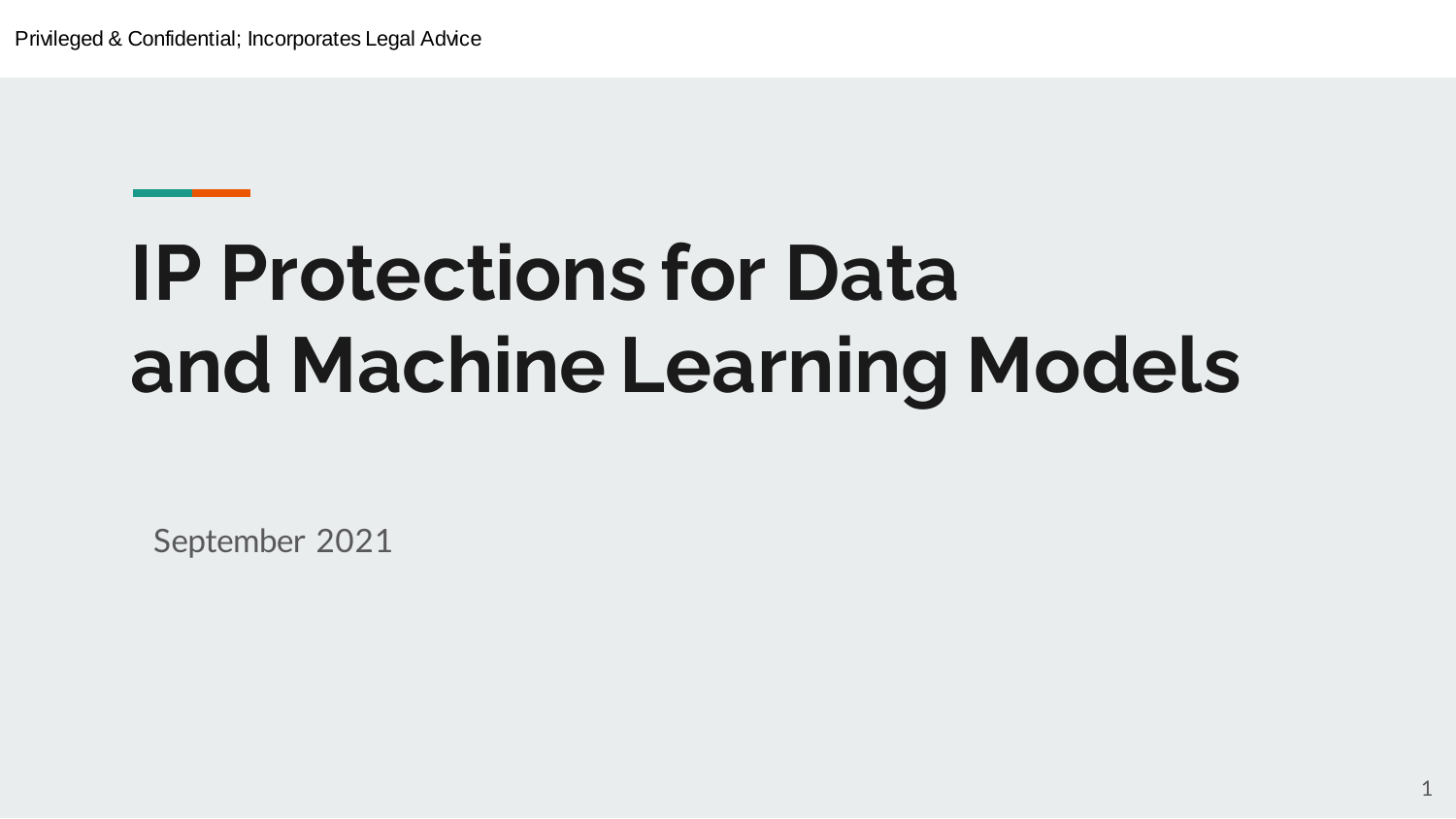### **Key Elements and Terminology**

## **Two key ingredients to create a machine learning model: the learning algorithm and the training data.**

- o The learning algorithm is applied to training data to train a model, which is the output of the process.
- o Many learning algorithms are open source or commoditized, so good training data can be the more scarce ingredient.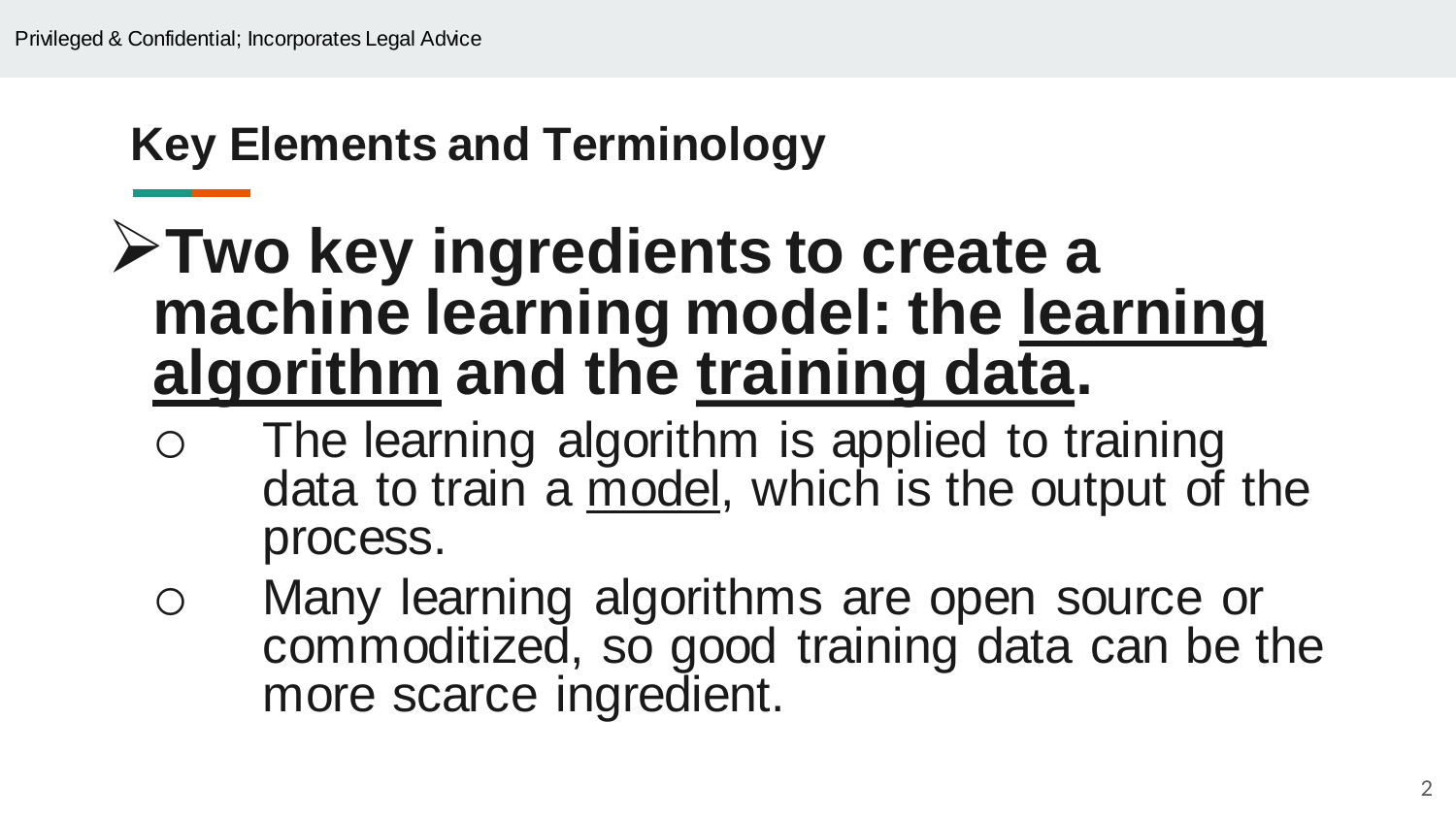#### **IP Rights (or Lack Thereof)**

- $\triangleright$  Patents. Both learning algorithms and trained models are likely to be mathematical formulas that are generally not subject to patent protection as they are "abstract ideas".
	- o *See* Alice Corp. v. CLS Bank International, 573 U.S. 208 (2014).
- $\triangleright$  Copyrights. Learning algorithms, models, and factual data used to train models generally will not be copyrightable.
	- o *See* Feist Publications, Inc., v. Rural Telephone Service Co., 499 U.S. 340 (1991).
	- $\circ$  The software implementation of a model is copyrightable, but the software implementation may be trivial in many cases.
- $\triangleright$  Database rights. Data may be protected by database rights in Europe, but they are not applicable in the U.S. and most other jurisdictions.
	- o See "*Directive 96/9/EC of the European Parliament and of the Council of 11 March 1996 on the legal protection of databases.*"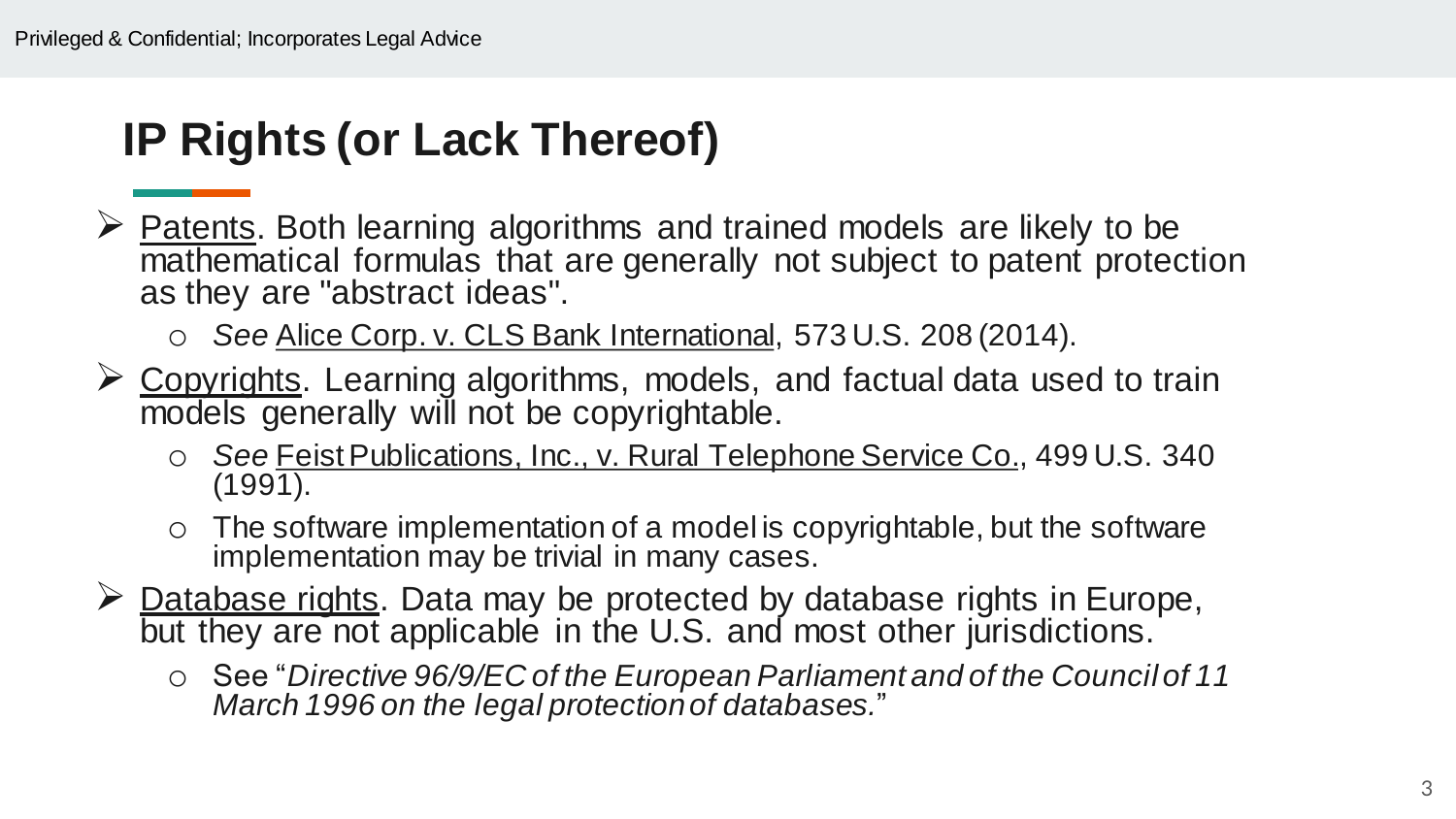#### **Contractual Protections**

#### Data License Restrictions

- o Prohibit recipients from disclosing data
- o Prohibit recipients from using data for training models
- $\triangleright$  Allocation of "ownership" over trained models.
	- o Ownership concepts are vague and cumbersome as applied to trained models because there is usually no applicable IP framework.
	- o Neither the provider of training data nor a learning algorithm automatically "owns" trained models.
	- o Trained models are unlikely to be "derivative works" or "Derived Data".
	- o Rights and restrictions can be established by **a contract drafted with the unique dynamics of machine learning in mind**.